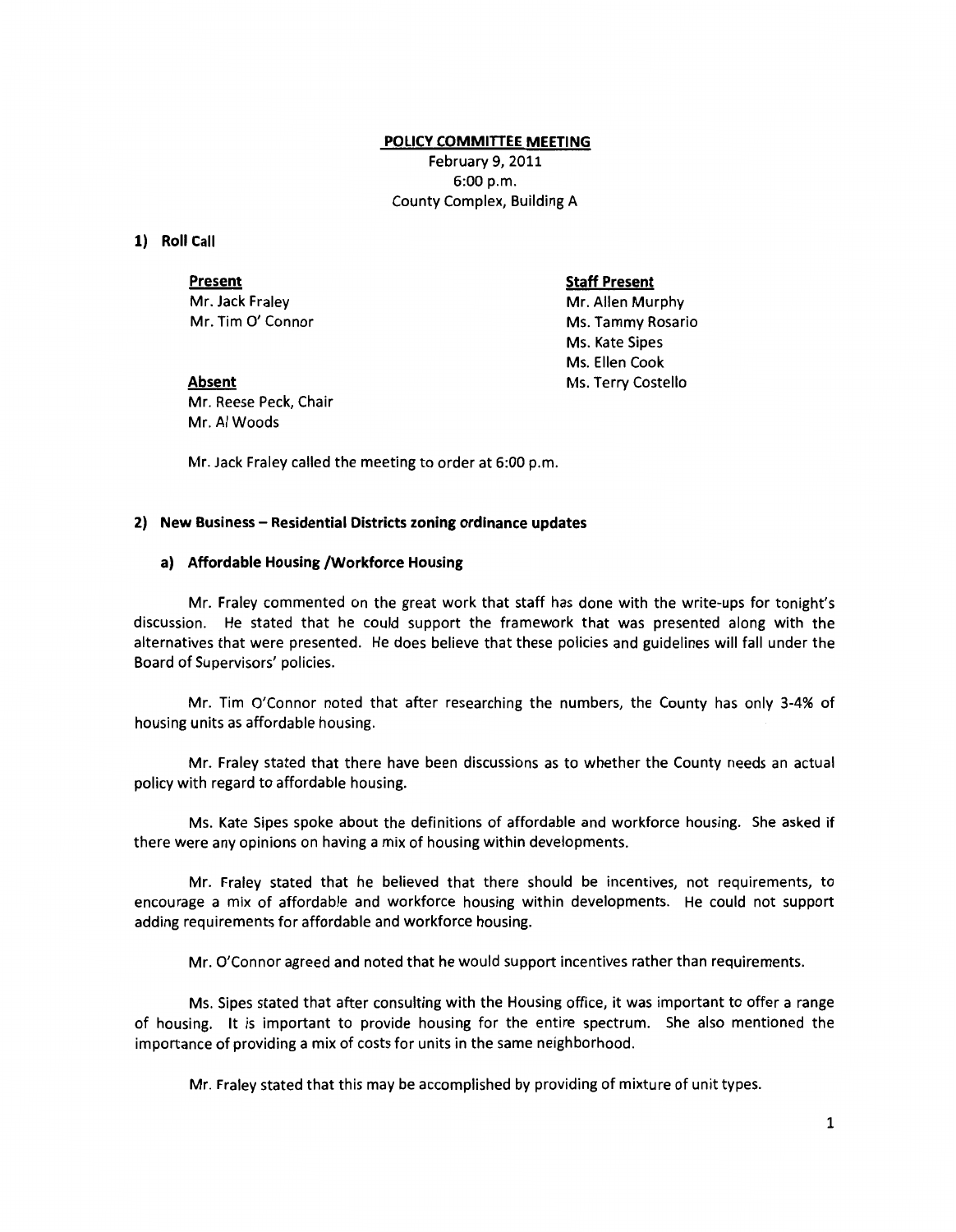Mr. Robert Duckett representing the Peninsula Housing Builders Association offered some comments. He stated that it was important from his organization's standpoint to emphasize that proffers are voluntary, and sometimes these things tend to evolve into expectations. He also stated that his organization is a strong supporter of workforce housing. Mr. Duckett referred to the City of Virginia Beach ordinance as an excellent model. He appreciated that the County utilized the recommendations that were published from the Chamber of Commerce. Mr. Duckett stated that his organization believes that the answer to workforce housing is not to increase proffers. There are two things that drive up housing costs - land cost and governmental regulation. The key component with regards to land cost is density. He stated that expedited review would help in reducing costs.

Mr. Fraley asked Mr. Duckett how he would define expedited review. He asked Mr. Duckett to consider options and get back to him. It may include shorter review times and different levels of review.

Mr. Duckett stated that his organization could support mixes of housing within a neighborhood as an incentive. His members may have objections to a large variance, for example, a \$700,000 home adjacent to a home costing \$100,000.

Mr. Fraley stated the Planning Commission has always encouraged not creating a situation where affordable housing is in only one area of the development.

Mr. Roger Guernsey stated that it really comes down to the size of the neighborhood. If a neighborhood is large enough a mix of housing is probably more acceptable.

Mr. Fraley stated that one way to accomplish this would be through design guidelines and illustrations. Mr. Fraley also stated that he could not support inclusionary zoning. He commented on the idea of applying affordable housing to the school proffer policy.

Ms. Sipes stated that the intent of the policy would be to lay out expectations while still allowing the flexibility for legislative cases. Ms. Sipes commented that there have been cases where the proffers have been reduced, or eliminated altogether.

Mr. Guernsey stated that he was part of the Chamber group that looked at affordable housing. The group discovered that without incentives affordable housing just did not happen. He thought that there was some provision in the Virginia Beach ordinance that had some kind of expectations of affordable housing.

Ms. Sipes stated that she thought that ordinance was geared toward specific targeted areas within the city of Virginia Beach, with the incentives not applying to the entire city. She noted that may be difficult to replicate in James City County.

b) lnfill Development

Mr. Fraley agreed with having an ordinance. He expressed his concerns over the gross versus net developable acreage when determining density requirements. He mentioned the Autumn West case. He stated that the chart shown in the Cluster memo explained the calculations more clearly.

Mr. Murphy stated that the intent of this ordinance is mainly for redevelopment, or areas that have not been developed in established residential areas. He gave the example of the Ironbound Road

2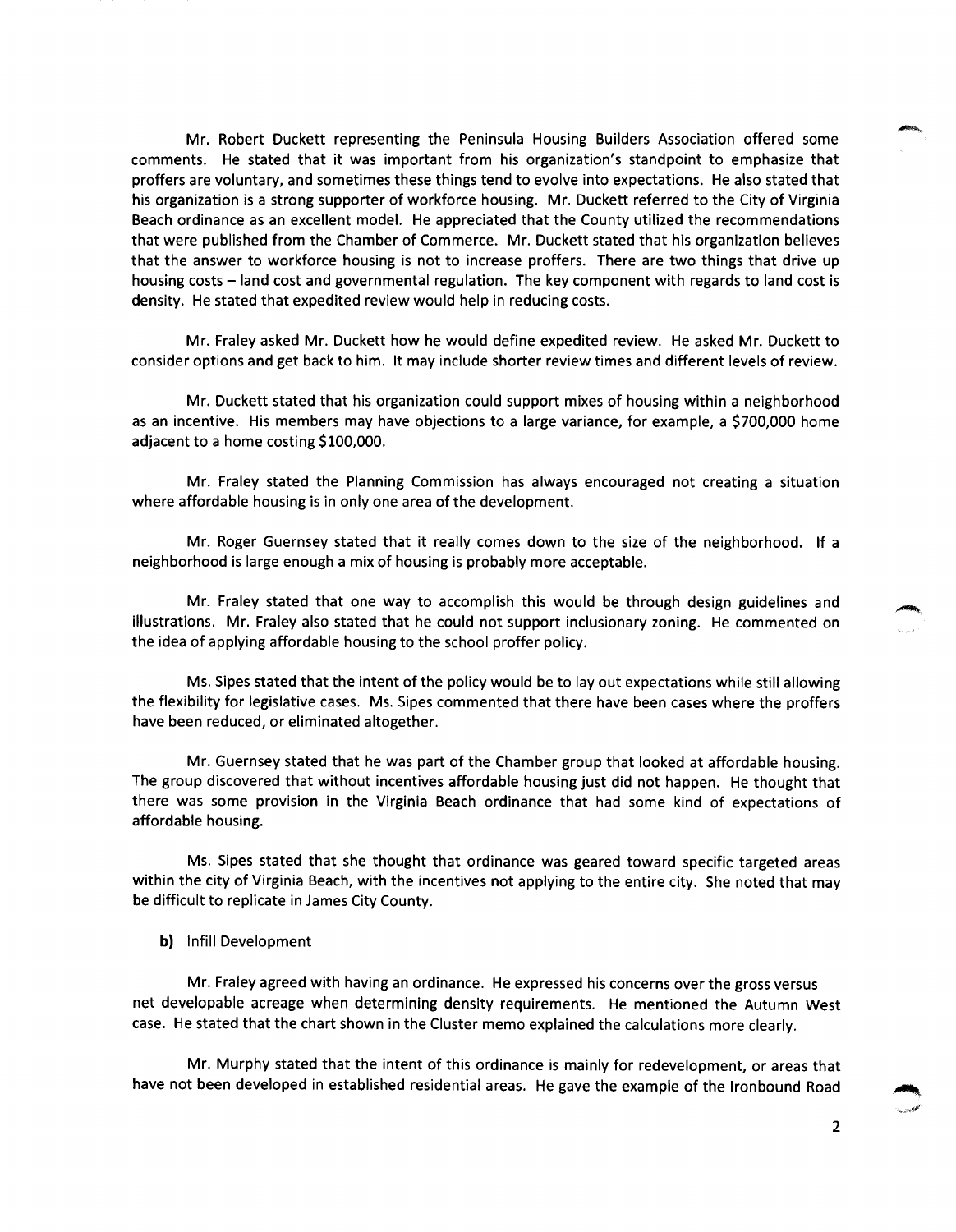area development. The intent here was to continue to redevelop in this area with densities that were already in that area. There was not a zoning designation adequate for that flexibility, so the area was rezoned to mixed use to allow for that flexibility, but it was not a true mixed use development. He stated that what is needed is a residential designation flexible for residential redevelopment.

Mr. Fraley asked about commercial districts. He has more concerns over the redevelopment in the commercial districts.

Ms. Sipes stated that this topic will be discussed at a later date.

Mr. Fraley commented that some of the items in this proposed ordinance seemed discretionary. This may cause problems with those who are asking for predictability. He thought maybe adding some examples may prove beneficial. He also suggested adding some illustrations. He expressed his concerns over the idea of no minimum lot widths as what was listed in the proposed ordinance. Mr. Fraley questioned the minimal or no perimeter buffering.

Ms. Sipes explained that the intent for the infill development is to be a part of the existing residential development.

Mr. Fraley suggested making that portion of the ordinance as clear as possible. Overall he thought the ordinance was good in that it provided flexibility and incentives.

There was a discussion on the intent of perimeter buffering separating dissimilar zoning designations. Then the question came up as to what is dissimilar. One basis would be different zoning districts, for example, a business district and a residential district.

#### **c) Cluster Ordinance**

Mr. Fraley started the discussion stating that he believes this was rarely used.

Ms. Ellen Cook stated that she had researched past cases that this designation was used for 7 out of 9 R-1 or R-2 residential developments over the last ten years. The last one was the Soap and Candle Factory Development.

Mr. Fraley suggested making this by-right.

Ms. Cook stated that there is a by-right option with lower density. The one requirement would be to submit a master plan and obtain approval by the Development Review Committee (DRC). She noted that often, a rezoning is required for a development to go to a residential district that allows for use of the cluster overlay.

Mr. Fraley suggested some more conversation and research about making it by-right. Mr. Fraley then discussed his thoughts on cluster; he suggested using incentives, requiring a conceptual plan, encouraging a mixture of housing types, and establishing a range of permitted lot sizes.

Mr. Murphy stated that a big incentive in the County's current ordinance for clustering is the lack of a definitive lot size.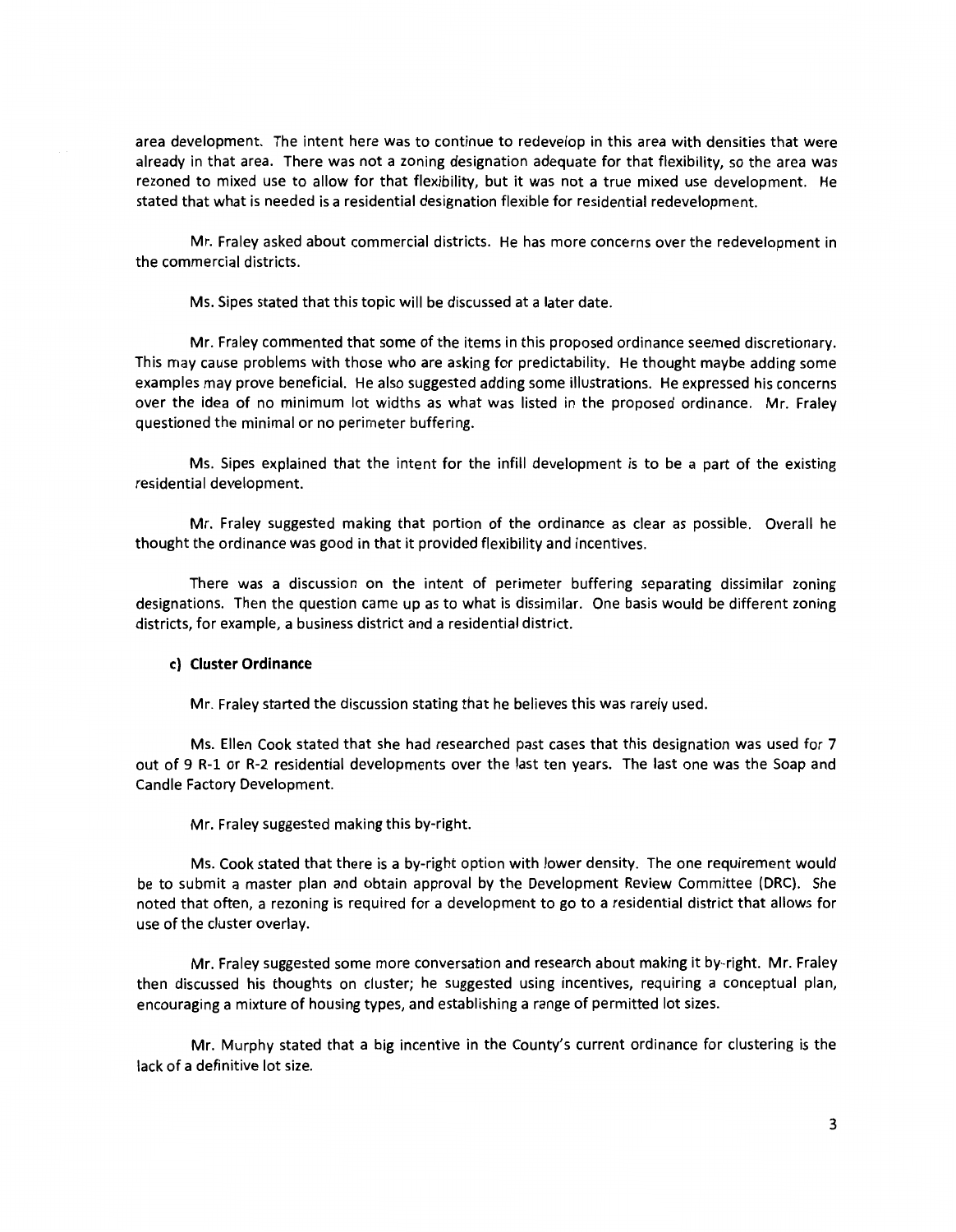Mr. Fraley suggested providing a range. He also expressed his ideas about requiring a conceptual plan. He asked about neighborhood commercial uses that might be by-right and some that might be permitted by a special use permit. Mr. Fraley stated he would send some suggested uses as examples for staff to consider.

There was a discussion about having open space in a conservation easement. Mr. Murphy stated that caution needs to be taken about giving credits for something that might already be in a conservation easement due to other regulations, for example, Chesapeake Bay regulations. He also suggested making a distinction between rural subdivisions where the intention is to permanently have open space because it matches the character of the area versus easements in residential development in the Primary Service Area. Mr. Murphy stated that by putting this area in a permanent conservation easement, if this area were needed in the future, for example, to make improvements or to comply with future cluster ordinances, there would be limited or no options.

Mr. Fraley stated that in any case this would be voluntary.

Mr. O'Connor asked Mr. Fraley what he meant by incorporating a mix of housing.

Mr. Fraley suggested have a mixture, such as multi-family and single family dwellings within the same development. This may be done by offering incentives and guidelines on how to accomplish this.

Mr. Duckett spoke on the proposed cluster ordinance. His organization supports the idea that the open space should be connected throughout a development, and should be located to benefit the maximum number of units.

Mr. Fraley suggested offering incentives for having the maximum number of units facing open space.

Mr. Duckett stated that his organization supports a conceptual plan being optional not a requirement. He said this could cost the developer more, or take longer through the approval process. He expressed concern that there would be uncertainty about what needed to be shown on the conceptual plan and what would be needed to satisfy that requirement.

Mr. Fraley stated that a conceptual plan would be defined so as to be predictable. The benefit of a conceptual plan is to work out issues up front before engineered drawings are done. He stated that it has worked very well for those who use the conceptual plan process.

Mr. Duckett stated his members would not support increasing the percentages of open space requirements. His organization is not supportive of using the net developable acreage in determining density. He stated that in general his organization agrees with incentives. Mr. Duckett stated that they are in favor of defining a rural cluster as well.

Moving on to more general residential issues, Mr. Fraley mentioned the problem with extremely old master plans for developments that are not completely built out. He asked whether the length of a master plan could be legislatively defined.

Mr. Murphy stated that a master plan is governed in perpetuity. This has been decided by the State Legislature. He will raise this issue with the County Attorney.

4